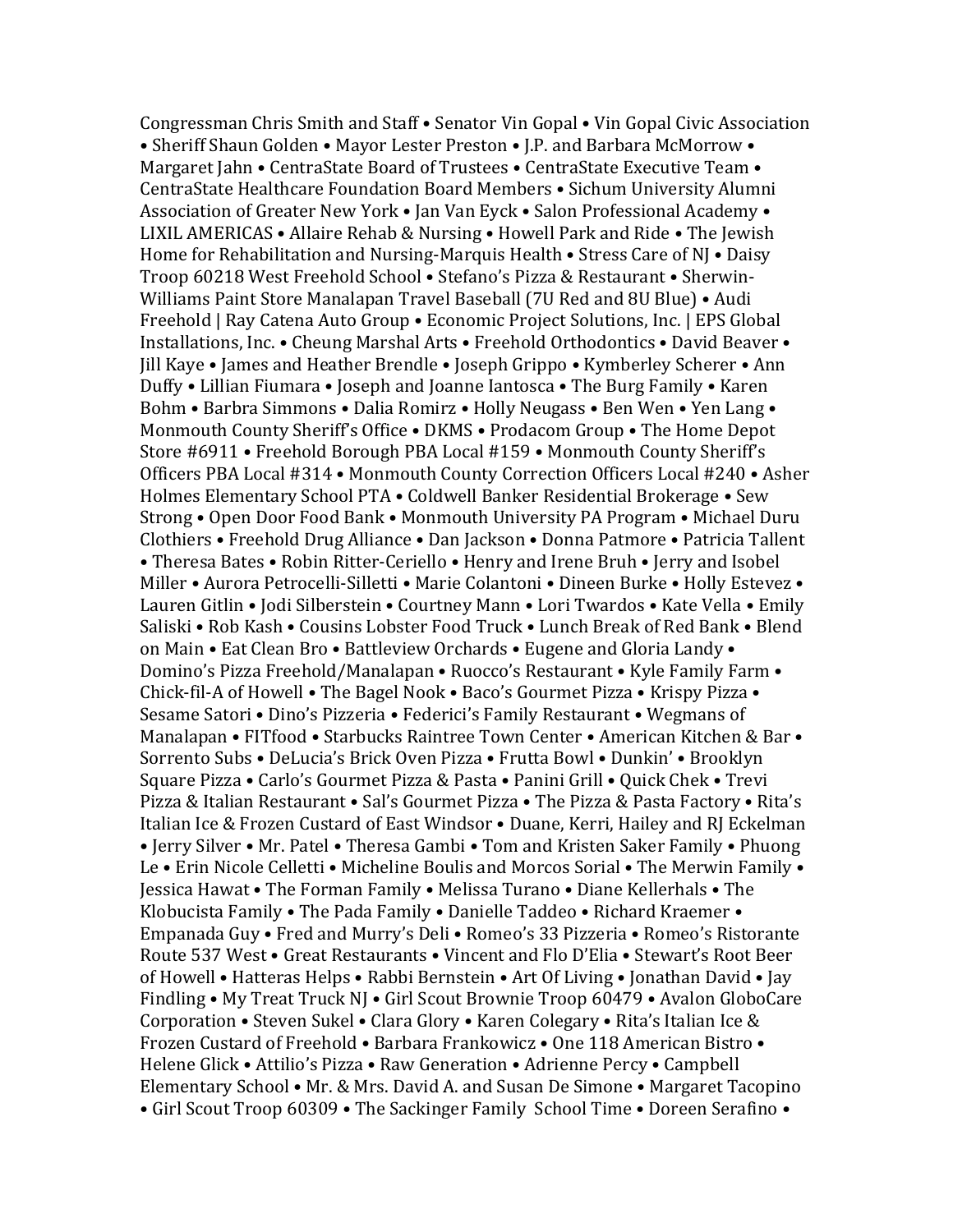Marion Amabile • Brianna Battaglia • Jay Rechtman • Beth Gallagher • John and Debra Gribbin • Sara Giventer • Karan Taylor • Kim Taikina • Olive Taylor • Tom and Denise Scott • Joseph Lippo • Phyllis Nappi • June Duck, MD • Richard Ramos • Aiello's of Brooklyn• Nick Sciarappa of BMW Freehold • Keith Kenlien • John Hawksby • John and Roberta Eggert • All State • The Kulowski Family • Helpful Heroes • Dr. James and Mrs. Stella Matera • Claudio • Osteria Pizza & Parm • Colleen Clark • Mezza Luna Italian Restaurant • Vesuvio's Pizzeria & Family Restaurant in Millstone • Our Treat • Shelly and Donna Leibowitz • Vito Cardinale • The Slonimer Family • Elizabeth Larys-Gasko • Nicole and Dave D'Agostino • Frank Bacchetta •Shields for Heroes-The Balachandran/Venkatraman Family • Ruth Bihuniak, RN • Lou Riccardi • Jessica Ciaccio • Mike Rosseel • The Ferro Family • Brett, Laura and Jackson Taft • Sam and Laurie Landy • Mary Westerman • Christine Mckay • Christina Sclafani • Sarah Craven • Robert Rubiano • Thomas Westerman • Lisa • Eileen Burke • Stiehl • Immaculate Conception School of Spotswood • Monroe Township Girl Scouts • Nancy Barone Sharon Purpuro • Stiehl, Uhouse, Guthrie, Delisky, Kirk, Fink, McClave, Fiorillo, Renae & Family, Bobby O., Campbell, Wise, Blewett, Flaherty, Connell, Seaman, Wollman, Lucas and Davison • Mia Kenny • Pat Halpin • Eileen Dandorf • Rosemary Scott • Gerri Gaynor • Marlboro Middle School PTA • Grace's Helping Hands • Annabella Fernandez • Ien Yoe • Sherry Galit • Girl Scout Troop #60193 of Freehold Township • The Statesir Family Charitable Foundation • Princeton Sino-US Golf Club • Kindness For Kendra • Lilly Asia Ventures • Graeme Preston Foundation for Life • Co-Cathedral of St. Roberts Bellarmine Help Center • Stephanie Nicole Parze Foundation • Liv Like A Unicorn • J & H Dinette of Freehold • Freehold Area Running Club • Lens Coat of Freehold • Big Frog of Belmar • Healthscope, Inc. • Jill Kaczanowski • Laura D'urso • Bernard Leone • Advanced Gastroenterology Assoc. • Zsia Rosmarin • Amanda Ryan • Deborah Turi-Smith • Ricky, Nicole, Vito and Rosie Romano • Tushar Tripathi, MD • Aimee Crant-Oksa • Alison Malouf • Carol Burke • Denise Ekdahl • Derek Schaible • Ellen Stein • Gerry Barbaruolo • Joseph R. Manzo • Maureen Martino • Peter Leddy • Richard Stubbs • Stacey Klompus • Al Goldstein • Chelsea Jackiewicz • Colleen McLaughlin • David Burke • David Grossman • Donna Dolcemascolo • Graham W. Parker • Helena Berardinelli • Jamie Hospodar • Jaydev Delada • Jeff Woods • Jennifer Lukens • Jim Webster • Joyce Pierno • Kerry E. Higgins, Esq. • Kim Simers • Linda Scanlon • Lindsey Gallo • Marcos Chang • Maria V. Larson • Mary Beth Wilson • Matthew Flynn • Megan Simonetti • Michael Stouber • Robert N. Pedowitz, MD • Robin Siegel • Samantha Saunders • Sreeni K • Sue Dorfman • Tracy Jones • Adeline Tjon • Aimee Moy • Alice J. Guttler, Esq. • Alvin Stein • Amanda Rosen • Andrew Macchio • Ann Moyle • Argenis Nicolas • Arthur Strohmer • Bonnie Montellaro • Brooklyn Home Foundation • Changyou Yu • Claire Rogers • Cristina DeFilippo • Daniel DePippa • Darlene Smith • Dawn Colucci • Deirdre Szrir • Dolores Engel • Dorothy Bradley • Eddie Ho • Elena Brash • Elizabeth Prozzo • Gabriella Corrigan • Habiba Atiq • Jacquelin Ramirez • Jennie Flanagan • Jennifer Walsh • Jesse Fantacone • Joan Gleason • Joanne Vaccaro • Kam Wong • Karen Volpe • Karina Vladi • Kathleen Giaquinto • Kathleen Grasso • Larry and Paula Metz • Lauren Kapp • Laurie Needleman • Leah Posner • Linda Aboalam • Linda Jacobs • Linda Keller • Lisa Mays • Lorin Ottone • Louis Matino • Lynn Schwenzer • Maria Calisto •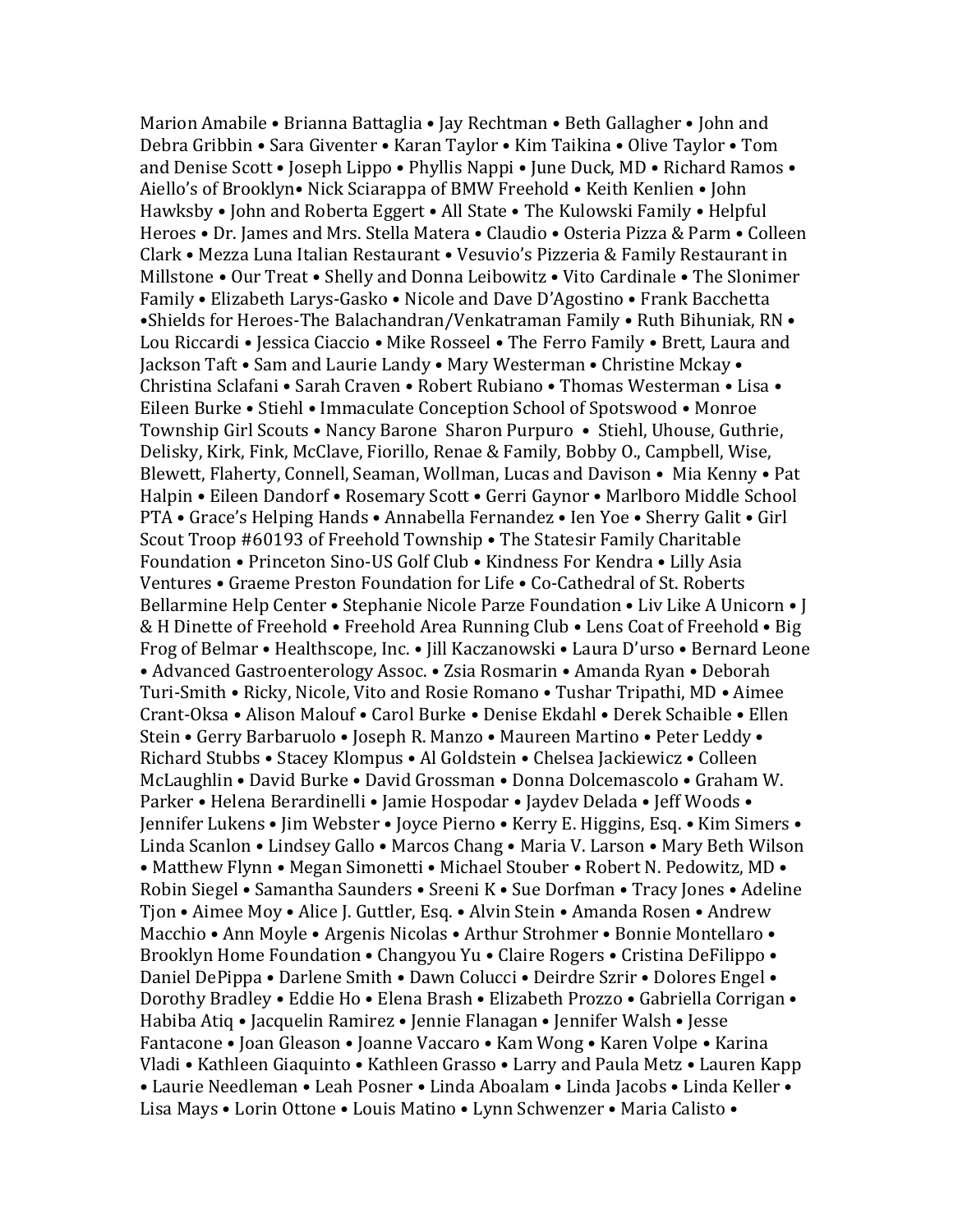Marianne O'Dowd • Martin Weitzman • Nancy Valente • Pat Coppinget • Patricia Moody • Paul Cacioppo • Paul Sallee • Raymond C. Baccala • Richard Thornton • Rongyi Lin • Russell Feddersen • Sanjay Mehta, DO • Shari Scaramuzzo • Sharon Chirumbole • Stanley Mandel • Stella DeAngelis • Stephen Feldman • Surendra Anchula • Tanya Scalisi • William A. Schories • William Langweil • Ana Ribeiro • Barbara Ladd • Barbara Owens • Barbara Seidenberg • Barri Tabak • Barry Karen • Bradley Berger • Carol DiDonna • Carolyn Ranieri • Catherine Bailey • Catherine Fratangelo • Charles A. Peiliker • Clara A. Askin • Claudia Gruber • Danielle Duke • Denise Dworkin • Donna Pellone • Donna Perinelli • Elizabeth Iovino • Elizabeth Morin • William Mehr and Evelyn Franks-Mehr • Frank Guzzo • Gabrielle Atchison • Isabelle Diamond • Jean Engel • Jeanette Avellan • Jeffrey S. Karlin • Jen Ford • Jian Zhang • Joann Massaroli • JoAnna Siminerio • Joanne Little • Jodi Segalewitz • Jonathan Brand • Joseph DeTullio • June Muenzer • Karen Heinowitz • Karen Niro • Le Charme Cosmetics & Jewelry • Linda Grasmann • Lisa Aragona • Lonny Narson • Lori Gigante • Maggi Mittleman • Marion Bauman • Melvin Scheinerman • Merri Salzman • Michele Avidon • Moraima Martinez • Nicole Stallone • Peter Grandich • Philip Siniscalchi • Randi Smaldone • Rhonda Sorensen • Rina Fattorusso • Rita Saunders • Rita Veneziano • Rose Marie Mattina • Serena Agosto • Sheryl Konopack • Simy Chandy • Staci Sansolo • Sue Schneider • Tom M. Hogan • Valerie Adamo • Vanessa Antanies • William Lenahan • WithumSmith+Brown, PC • Alexander Taylor • Allyson Rinaldi • Andrew Hansen • Andrew Rosenbloom • Angelina Fata • Arlene Quackenbush • Barbara Keune • Brad Schwark • Brooke Abrams • Caitlin Raiten • Carol Walker • Carolyn Petersel • Carrie Garcia • Catherine Stratton • Charles Moore • Christine Bascone • Christine Grossi • Concetta Gorga • Deborah A. Whalen • Elizabeth Harris • Elizabeth Piercy • Elvira Lombardi • Emily Wilson • Evan Harnik • Frances Unglert • Goldman Sachs • Helen Cole • Igor Fuksman • Ilanit Bero • Ira Silfan • Irene Shannon • Jamie Thomas • Jan Spector • Janine Middleberg • Jenna Papadatos • Jennifer Reel • Jennifer Ricatti • Jennifer Webster • Jessica Assip • Jill Boryszewski • Jing Bai • Joan Dilorenzo • Jodi Schechter-Denenberg • Joe Stella • John Delcioppo • Julian and Andrea Leone • Kate Moore • Katherine Byal-Veksler • Laura Carlisi • Lauren Beaver • Linda Trerotola • Lisa Reardon • Loretta Fennell • Lorna Cirello • Lorraine Cogliando • Marie Campbell • Michael Campbell • Mona Shih • Nancy Fringold • OceanFirst Foundation • Pamela Niebling • Robert Gordon, DDS and Rhoda Gordon • Robert Napolitano • Robert Spataro • Rolee Das • Ross Young • Sharon D. Berenson • Sheldon Klenetsky • Stephan Mashel • Teresa Scotto Di Cesare • Thomas J. Walsh • VNA Health Group • Wendy Rodney • Yanina Boguslavsky • Zhe Guo • Allison Heitzner • Brian Chung • Carmen Lamourt • Carol Webster • Central Technology Inc. • Chelsea Murphy • Christine Santos • Dawn Mulcahy • Denise Lopez • Emily Vandenakker • Fran Nitti • Gregory Penaloza • Heather Murray-Miller • Isobel Miller • Jeannine Urban • Jennifer Chevlin • Joanne Simione • Joette Esposito • Lorraine Harris • Maria Alzate • Marlene Lizama • Marvic Piedrahita • Mona Maaty • Nicole Panzarino • Peter Koeppel • Raymond Conklin • Richard Canales • Ronald Ross • Rosadel Rasing • Sean Kenny • Sharon Weinstein • The Freed Foundation • Alysia Mulherin • Anthony Benanti • Barbara Reilly • Dina Westhead • Donna Butch • Frank DeBlasi • Ivette Fagundo • Kinga Nyk • Linda Magrath • Lindsay Lodico • Marianna Trapani Hostettler • Nancy Werdmann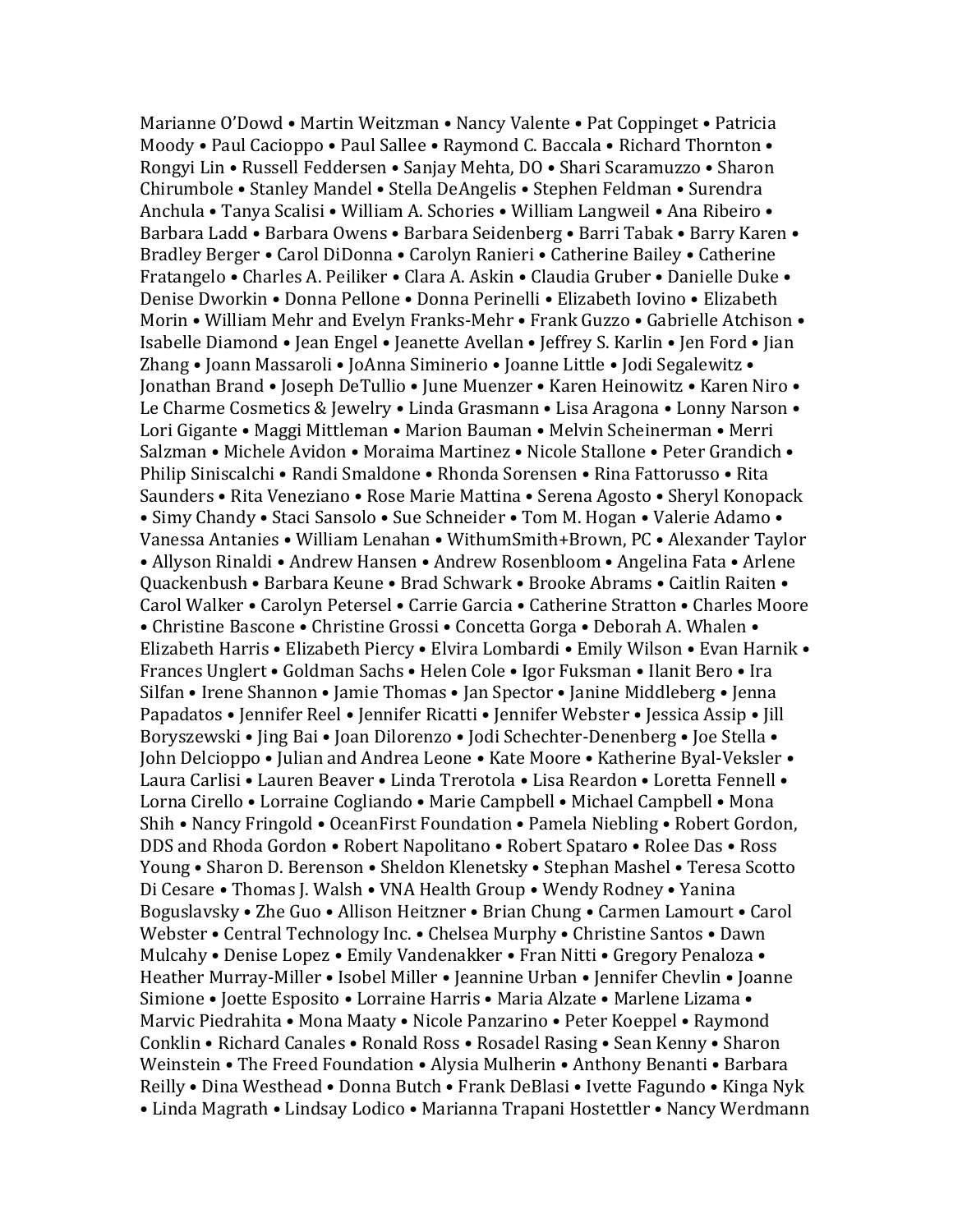• Barrie Zinn • Charito Antiporda • Dayna Cerafice • Howard S. Zinn • Kimberly Balagot • Meredith Berkowicz • Michael Armstrong • Patricia Webb • Robert Huzzy • Sangeeta Mudnal • Victoria Perillo • Brian Shorr • Deborah Nugent • Edward Raiten • Gary Rafaloff • Gayle Schechtman • Howard Dorman • Kerry Lang • Krishna Tekale • Scott Kunesh • Sri Rachakonda • Victor Iannelli • Constance DuFour Burnley • Deana Gianvecchio • Denise DeRiso • George Pinero • Jason Hammond • Jill Kaye • Jill Olivero • Kristen L. Saker • Leah C. Brodie • Linda Fascio • Mary Checkett • Merri Cohen • Patricia Wilson • Peter G. Licata Esq.• Phyllis Solomon • Sarah Drew • Sarah Groginsky • Alexandra Wilson • Amanda Sousa • Anne Patterson • Cheryl Lazzaro • Dahlia Black • Darlene DeMerice • Dhaval Naik • Donna M. Feldman • Elaine Borrosh • Heather Nellis • Heather Zanetakos • Jack Kirnan • Jay and Linda Grunin Foundation, Inc. • John Zdziarski • Joseph Barracato • Joseph Reilly • Katelyn Smith • Lehman Law Firm • Margaret Vargo • Mary Nocera • Maryjane Lepore • Melissa Olsen • Michelle Garfinkle • Paramdeep Sahni • Robert Kirkpatrick • Susan Twidle • Cheryl Palladino • Chinmaya Mission Leadership Club • Cynthia Slomin • Edward Anselmin • Eugenia Slonimer • Francine Groginsky • Janet Schmid • Jared Ionin • Lisa Bruh • Mohammad Islam • Roslyn Schwam • Vincent P. Labbate • Abby Goldberg • Daniel Landy • Gregory M. Cinque • Jodie Siegel • Jody Carle • Kristi McGovern • Kristin Langley • Kristine Lindung • Marie Haytaian • Mary P. Gagliardi • Michelle Valerio • Mindy A Javorsky • Nadia Batchelor • Yeshaya Baron • Amy Andriacchi • Bryan Nachwalter • Carol Cohen • Carol Robertson • Craig Stolow • Elizabeth Kendrick • Gloria Mellina • Jennifer Portelli • John Cardoso • Jon Schorr • Luise Conway • Marc Diament • Ashutosh Y. Hadap • Kimberly Corcoran • Madhuwanti Bhat • Michele Scrime • Patricia Montero • Atul Sahaney • Eileen P. Ammon • John Wisienski • Kathryn Decker • Lenore Strakowsky • Linda P. Silverman • Lisa Welon • Michael Cotogno • Rebecca Shack • Theresa Guth • Tracy Matino • Victoria DeCarlo • CentraState Associated Auxiliaries • Ron and Patty Mattia • Michael and Paulette Stallone • Lorraine Walsh • Ken and Rita Reilly

Princeton Sino-US Golf Club • Howell Girls Softball League NJ Heat - Nagy • Crystal Clear Glass • ePlus Technology • Esposito Construction • Custom Ink, LLC • CentraState Healthcare System Medical/Dental Staff • San Juan Music Group • The Indian American Group of Regency at Monroe • Friends of the Monmouth County Library • Manasquan Bank • Diana D. Leventhal • Linda Antico • Denise Ridoux • Susan I. Collins • Hanna K. Gerke • Anjelica Raiten • Shannon Imregi • Marc D. Nachwalter • Adrian Botchway • Ashley Biondi • Kenny Abrahamsen • Thomas Gleckner • Marilyn R. Tarr • Frances Tarr • Ted Bannister • Jason Bellows • Barry Goldstein • Orli Iny • Kaushal Mehta • Kimberly Taikina • Jacinda Stevens • Linda Gumina • Irving Paris • Robert Marinaro • Lisa Popaca • Ira Newman • John G. Talamo • Munish Singhal • Joel Samit • Chet Grzankowski • Cathleen Cuciniello • Chuck Maillet • Neelam Goyal • Jian Kao • Alan Rattiner • Gloria Dempsey • Kathleen Patrick • Pria Sibal • Rochelle Domanski • Steven Leone • Anne Sellitti • Andrew Rittner • Jennifer Cronin • Karan Taylor • Katherine Alfonso • Lauren Piccolini • Stefanie Martino • Jacob Weichholz • Joseph Montelione • Sharon Aptaker • Donna Deane • Robert O'Rourke • Kristina L. Klockner • Veronica Calder • Marcella Kenny • Lawrence Moss • Isaiah Smith • Monika Papa • Nicole Chamuel • Candace Brooks •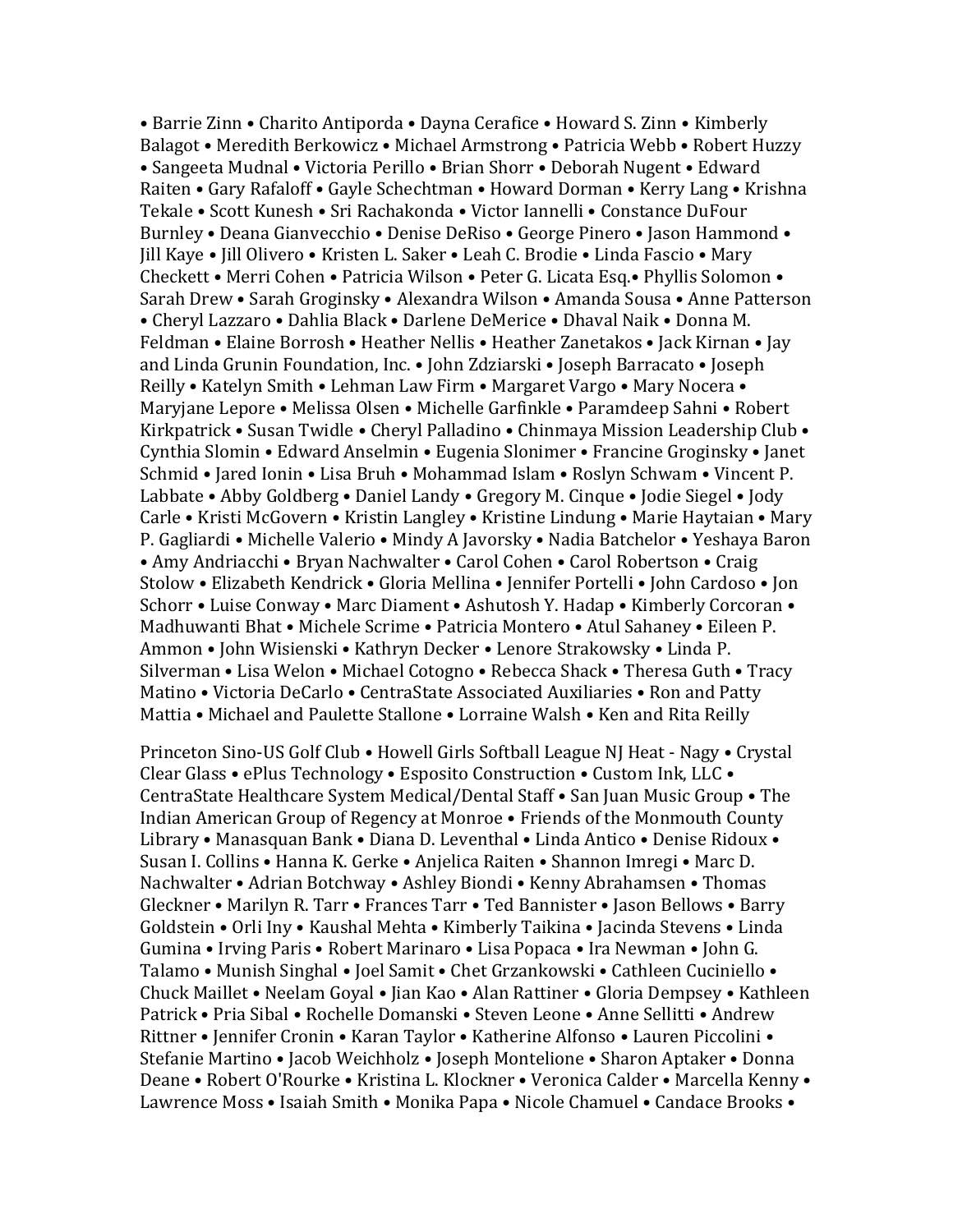Jennie Hensley • Helen Asta • Tara Hefferle • Alexandra Wilson • Jennifer Reyes • Mary Minto • Debra Trotter • Marcie Case • Honey Levine • Maria Longo • Santoso Lessiohadi • Arnold Decker • Karyl Asch • Robert Fornes • Steve Broderson • Don Epstein • Bill Esposito • Murray Kasper • Gary Goldstein • David Davidowitz • Jimmie Mesis • Gil Zuckerman • Kathleen Spall-Amaty • Emily Shapow • Peter Grandich • Evan Harnik • Marty Morgenstern • Andrew Rittner • David Cohen • Jennifer Panagos • Ellen Avidano • Ron Quatrochi • Edward Lomasky • James Green • Sharon Thompson • Lawrence Benjamin • Lawrence Sopin • Mary Ann Lebret • Meryl Schutzbank • Elizabeth Lang • Sharon Dilts • Maureen Minter • Danielle Houghtaling • Maria Mastromarino • Harold Sugarman • Robyn Floom • Leonard Chazanoff • Steven Solomon • Bob Dalzell • Debbie Seeley • Lydia Leimsider • Charles Dvorkin • Barbara Harris • Warren Carter • Sharon Schulman • Douglas F. Berger • Donna Hoffman • Debra Ross • Joseph Sardonia • Alyce Parrino • Michael Hammer • Donna Baird • William H. Herrmann • James Petillo • Fidelity McDermott • Eithne Condra • Gene Grodzki • Alla Galinsky • John Rafferty • Karen Otero • Barbara R. Reimer • Marsha Koster • Stephen Resnick • David Sobel • Hank Hirsch • Shannon Kay • Cory Kay • Lindsay Lodico • Sophie Kahn • Barbara Solomon • Elliot Herbst • Irene Bruh • Sarah Conlon • Audrey Gold • Daniel Drucker • Caroline D. Olbis • Macy's • Hunter Douglas Fabrication Company Northeast • Metedeconk National Golf Club • Green Leaf Pet Resort • Monmouth Hose Company Freehold Fire Department • Rook Coffee Roasters • Ultimate Caterers - Marlboro • Caliber Construction NY & NJ • Regency at Monroe • Six Flags Great Adventure • • Monmouth County Prosecutor's Office • Freehold Raceway Mall • Church of Saint Monica • American Academy of CME Inc. • National Association of Letter Carriers • AVON • Diversified Agriculture • Knit Crochet with Love (KCWL) • Dandy's Irish Dancers • Saint John Vianney High School • Legacy Pharmacy Group • Xplosive Entertainment • The Baklava Lady • Princeton Brain, Spine & Sports Medicine • Raceway Kia of Freehold • Denise Scott - Drive: Culture Outcomes • FLAG Front Line Appreciation Group • VLS Pharmacy • Stitch N' Sew Centre • Milltex Custom Window Treatments • Bella Terra • Project Senior Sews • SiteOne Landscape Supply • Help Our Heroes • NJ Vietnamese American Community Association, Inc. • Rita's Italian Ice & Frozen Custard of Sayreville • Fisher & Paykel Healthcare, Inc. • Respironics, Inc. • Zenni Optical • Axelrad & Zuckerbrod • Monmouth County Sheriff's Office • Mat-Pac, Inc. • Freehold Township PBA Local #209 • Colts Neck PBA Local 333 • Manalapan PBA Local #229 • Marlboro PBA #196 • Monmouth County Sheriff's Officers PBA 314 • Howell Township PBA Local #228 • Monmouth County Detectives PBA Local 256 • Girl Scout Troop 1866 • Girl Scout Troop • Friends of Cyrus • BubbleWorks Auto Spa • Sunny Days, Inc. • Homeside Hospice LLC • Freehold Township Independent Fire Company • The Relaxing Smile • Church in Marlboro • Freehold Regional High School District • Monroe Township Police Department • Freehold Township School District Staff • James Volpe Foundation, Inc. • Books, Buddies & Beyond • SELLinventory • Campbell Elementary School • Bond Beauty & Nail Spa • Jersey Shore Retina Consultants • Abe Presman Jeweler • IZion Christian Church • Allstate Insurance Agent: John Craig • SWIM USA • Kellies Beautiful Blinds, Inc. • Marshall W. Errickson PTO • Marlboro Hindi School • Topche & Company LLC • Marlboro Podiatry Center • Keystone Contracting LLC •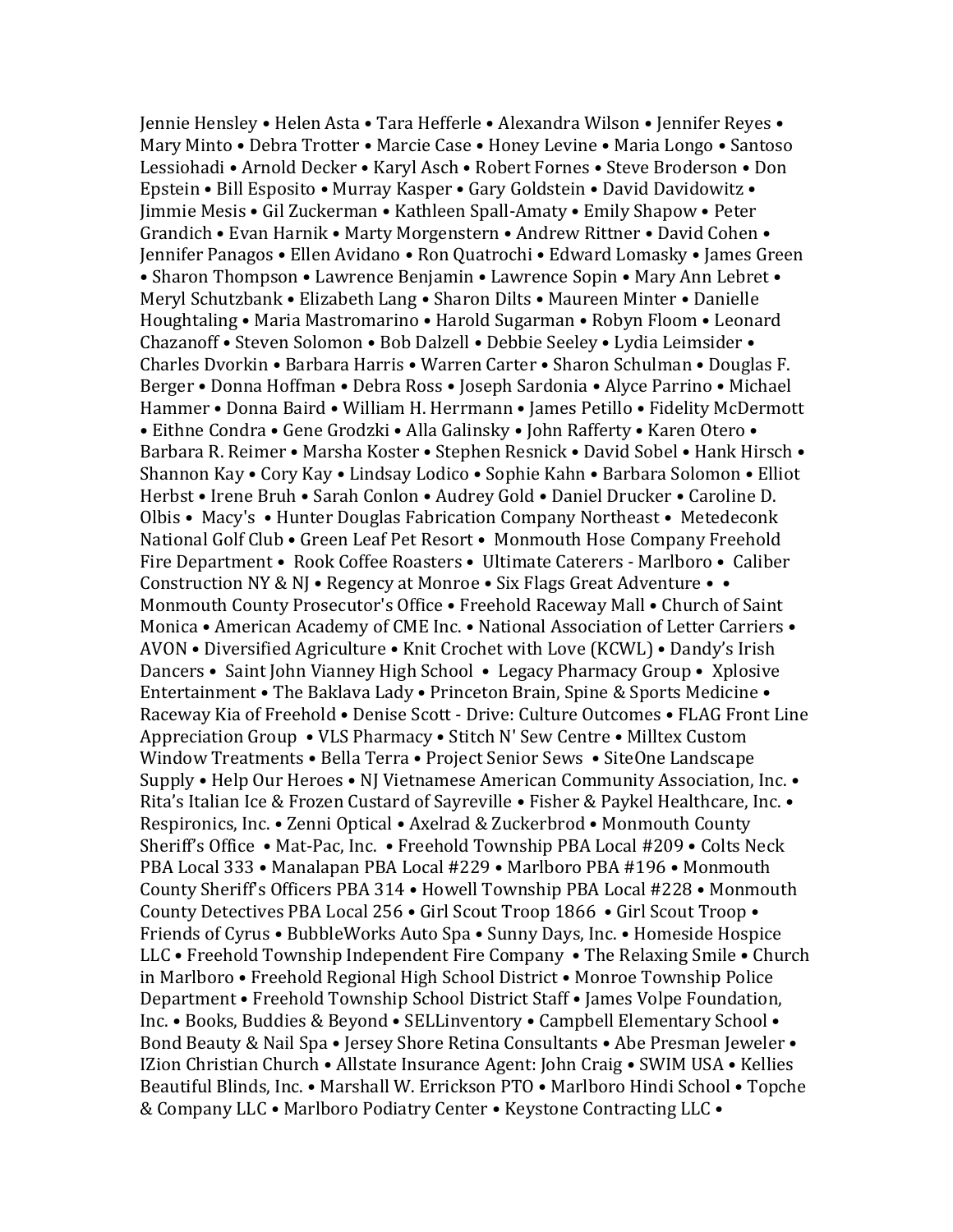Stop&Shop Store #2812 • Lakewood BlueClaws • Lowe's Home Improvement Store #1676 • Printing2go • Atlantic Health System • Gasko's Family Farm and Greenhouses • Local Union 400 IBEW • Soel Farm • Wenyan Wang • Kelly Vecchione • Councilman Michael DiBenedetto • Aishwarya Muppoor • Marc Hindman • The Wiater Family, The Costanzo Family, and The Reutsch Family • Alan Pearl • Dave O'Mara • The Khiat and Thuy Nguyen Family • Jerry and Joan Blumenfeld • Allie Havens, Avon Representative • Alex Sokolvski • Nicholas Sokolvski • Yvonne O'Neill • Jaclyn Statile • Leo and Susan Trybulec • Doug McCarthy • The Panuccio Family • The Luke Family • Martin Magerowski • The Yurcisin Family • Janet Sibilio • Alina Winsor • Elizabeth Bond • Marie Costello • Gabrielle Vittoria • William Treubert • Phyllis Schiavone • Ritesh Shah, Rph, CEO/Managing Partner • Bob and Mary Jane Terraghi • Linda Conway • Arnold and Joan Frankel • Dr. Mark McLaughlin • Denise Scott • Louise Walpin • Gopesh Patel, Owner of in Brooklyn • Mergner • Shane Conlin • Manuel and Julia Jimenez • Stacey Asem • Laurie Jaffe, RN • Isaac Buckman • The Treola Family • John Mouradian • Wm. Blanchard Company • Four Seasons at Manalapan Ice Cream Club • National Philanthropic Trust • Local Union 400 IBEW • Columbia Bank Foundation • Advisors Mortgage • Nar-Anon Sunday Group • Princeton Brain and Spine Care • Custom Ink, LLC • Mitch Rosen • Steve Rubin • Kathy Keeler • Joe Caruana • James Green • Brianna Fliegelman • Rose Losquadro • Alan Greenberg • Mary E. Mc Clain • Charles Render • Laura Herczeg • Benjamin Franklin • Edward Fisher • Guy Impallomeni • Roberta J. Maglione • Linda Roseman • Frances Pehowich • Frances Bloomberg • Kathleen Triolo • Barry Karen • Marvin Nechamkin • Donna Perinelli • Donna Perinelli • James Dagostino • Maureen M. Lawrence • Marah Shiels • Suzanne Bulger • Aimee Crant Oksa • Amber Lazo • Maureen Fasano • Paula LeBlanc • Paula LeBlanc • Paula LeBlanc • Richard P. Edwards • Charlotte McCue • Kim Fredericks • Rebecca D. Stallwood • Justine Chapin • Keith Rosenthal • John Wahler • Jerry Silverman • Bonnie Komito • Steven Youchnow • Michele Bautista • Diane Burmeister • David Sorin • Jeffrey Shlefstein • Amy Krok • Anni Skeete • Bob Ward • Nicholas Fusco • David A. De Simone • David A. De Simone • Anna Nigido • Marlene Levinson • Scott Wolman • Frank DeNigris • Jill Anderson • Alyson LeBlanc • Barry Spingarn • Denise Zolnowski • Kathleen Prybylski • William Hagaman • Ippolita Petruzzella • Steven A. Goldstein • Heenal Vora • Charles Bannister • Joseph P. Ruppe • Natalya Avanesova • Elizabeth Kendrick • Andrea Monchinski • Nadia Batchelor • Gina Vaccaro • Jack Budyszewick • Allan Schwartz • Alan Vogel • Jodi Goldberg • Michael Stracquadanio • John Barbella • Mia Lukac • Cathy Murat • Michelle Reynolds • Jillian Miele • Kailey Gouveia • Kaitlin Chefalas • Robert J. Vallone • Anthony Capo • Christopher DeMayo • Joseph Boccia • Joseph Boccia • Debbie King • Mary Ann Demmett • Tracie Yostpille • Angela Petrosino • Lynsey Murphy • Robin Bellomo • Kathie Hemmes • Kathie Hemmes • Kathie Hemmes • Pankaj A. Doshi • Pankaj A. Doshi • Colleen Heffernan • Monica Russo-Martorana • Dory Bayern • Arielle Bauer • Edward Markus • Howard Kovelman • Kenneth J. Reilly • Robert Armstrong • David I. Drummond • Joseph LaBarbera • Arthur I. Trooskin • Irvin R. Friedman • Frank Maggio • Aron Zakai • William Berger • Ernest DiOrio • Rachelle Fisher • Barry B. Fisher • Teresa Sullo • Phyllis DiNardi • Kevin Schultz • Mary Mayo • Paula Busby • Lisa D'Arco • Marsha Montgomery • Marsha Montgomery • Gustavo Carmena •